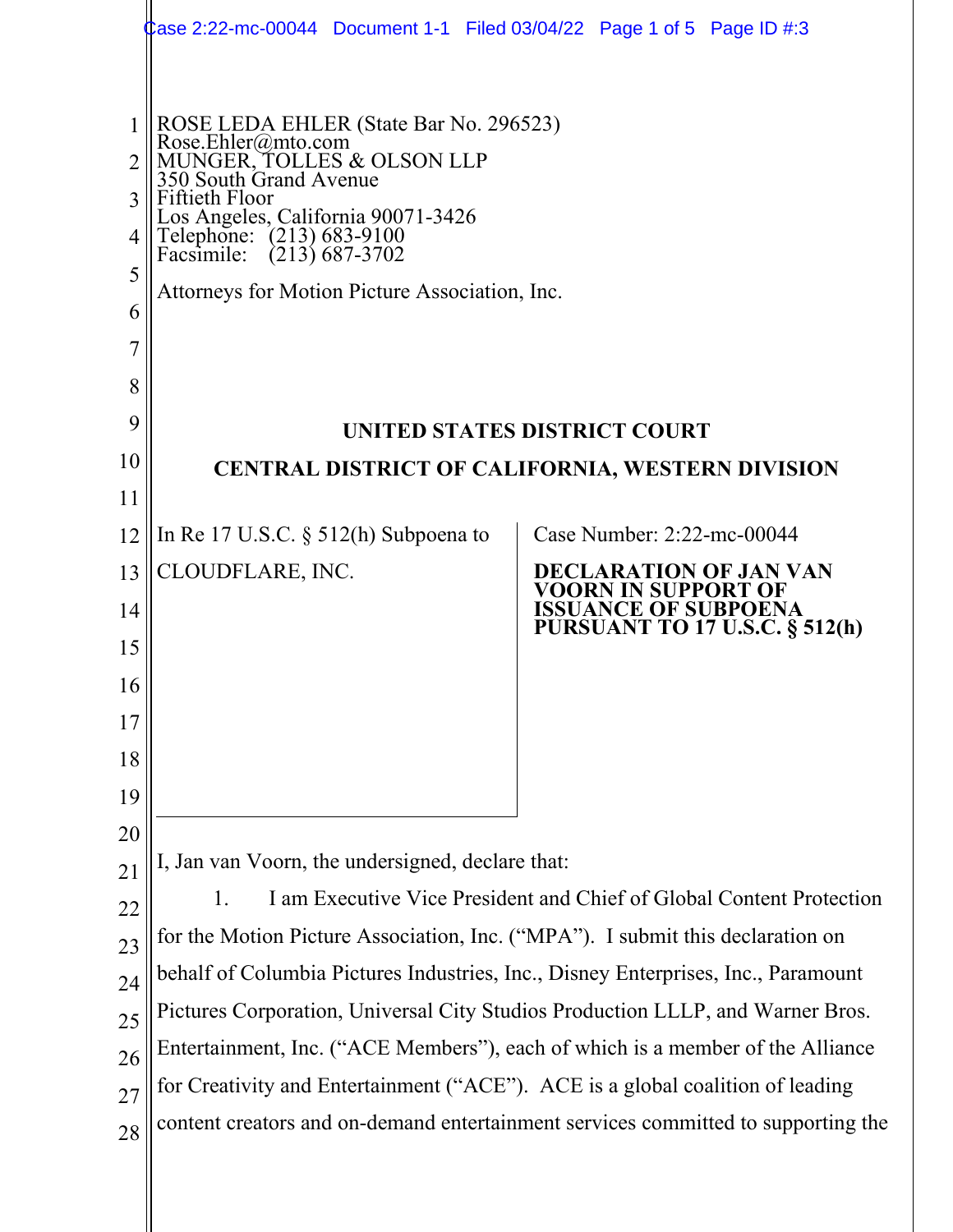1 2 3 legal marketplace for video content and addressing the challenge of online piracy. The ACE Members, whether themselves or through subsidiaries and affiliates, own the copyrights listed in the attached **Exhibit A**.

4 5 6 7 8 2. The ACE Members (via the Motion Picture Association, Inc.) are requesting issuance of the attached proposed subpoena that would order Cloudflare, Inc. to disclose the identities, including names, physical addresses, IP addresses, telephone numbers, e-mail addresses, payment information, account updates and account histories of the users operating the websites listed in the attached **Exhibit A**.

9 10 11 12 13 14 3. The purpose for which this subpoena is sought is to obtain the identities of the individuals assigned to these websites who have exploited ACE Members' exclusive rights in their copyrighted motion pictures without their authorization. This information will only be used for the purposes of protecting the rights granted to ACE Members, the motion picture copyright owners, under Title II of the Digital Millennium Copyright Act.

15

16 17 18 I declare under penalty of perjury under the laws of the United States of America that the foregoing is true and correct to the best of my knowledge, information or belief.

19 20 21 22 23 24 25 26 27 28 Executed at Redondo Beach, California, on March 4, 2022. Jan van Voorn

-2-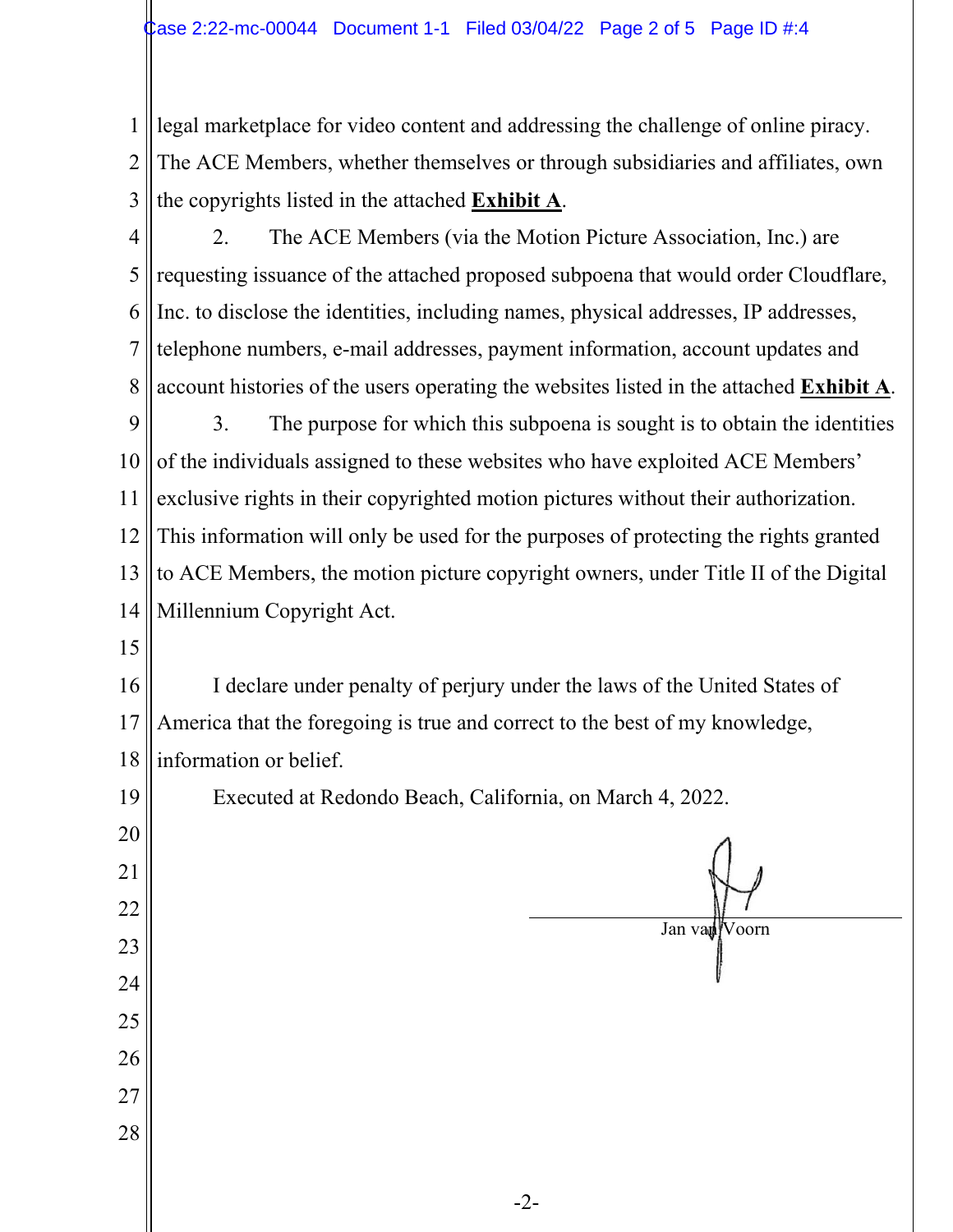## Case 2:22-mc-00044 Document 1-1 Filed 03/04/22 Page 3 of 5 Page ID #:5

## **EXHIBIT A**

|                | Domain                                                    | Sample 1<br><b>Infringed</b><br><b>Title</b> | Sample 1<br><b>Infringing URL</b>                                                       | Sample 2<br>Infringed<br><b>Title</b> | Sample 2<br><b>Infringing URL</b>                                                                          |
|----------------|-----------------------------------------------------------|----------------------------------------------|-----------------------------------------------------------------------------------------|---------------------------------------|------------------------------------------------------------------------------------------------------------|
| $\mathbf{1}$   | hdss.nu                                                   | Hobbs &<br>Shaw                              | hdss.nu/fast-furious-8-5-hobbs-shaw-a/                                                  | <b>Bad Boys</b><br>for Life           | hdss.nu/bad-boys-for-life/                                                                                 |
| $\overline{2}$ | filmesonlinex.org                                         | Godzilla vs<br>Kong                          | filmesonlinex.org/filmes/godzilla-vs-kong/                                              | Soul                                  | filmesonlinex.org/filmes/soul-uma-<br>aventura-com-alma-online-dublado-e-<br>legendado-em-hd-1080p-gratis/ |
| 3              | megafilmeshd20.pr<br>$\Omega$                             | Godzilla vs<br>Kong                          | megafilmeshd20.pro/assistir-filmes/godzilla-<br>vs-kong-6.html/                         | A Quiet<br>Place<br>Part II           | megafilmeshd20.pro/assistir-filmes/um-<br>lugar-silencioso-25.html/                                        |
| $\overline{4}$ | filmesonlinegratisb<br>r.xyz                              | Godzilla vs<br>Kong                          | filmesonlinegratisbr.xyz/media/assistir-online-<br>godzilla-vs-kong/                    | Soul                                  | filmesonlinegratisbr.xyz/media/assistir-<br>online-soul/                                                   |
| 5              | superfilmesonline.<br>pro (films open to<br>mundotec.pro) | Godzilla vs<br>Kong                          | superfilmesonline.pro/filme-godzilla-vs-kong-<br>dublado-hd/                            | Soul                                  | superfilmesonline.pro/filme-soul-dublado/                                                                  |
| 6              | filmesonlines.org                                         | A Quiet<br>Place Part<br>$\mathbf{H}$        | filmesonlines.org/assistir-um-lugar-silencioso-<br>parte-ii-online-gratis               | Soul                                  | filmesonlines.org/assistir-soul-online-<br>gratis                                                          |
| $\overline{7}$ | zfilmesonline.net                                         | A Quiet<br>Place Part<br>Ш                   | zfilmesonline.net/filme/4assistir-um-lugar-<br>silencioso-parte-2-dublado-legendado-hd/ | Soul                                  | zfilmesonline.net/filme/assistir-soul/                                                                     |
| 8              | onionplay.se                                              | Spider-<br>Man: Far<br>from<br>Home          | onionplay.se/movies/spider-man-far-from-<br>home-2019/                                  | Hobbs &<br>Shaw                       | onionplay.se/movies/fast-furious-<br>presents-hobbs-shaw-2019/                                             |
| 9              | imaple.tv                                                 | Law &<br>Order:<br>Season 20                 | imaple.tv/voddetail/407308.html                                                         | Naomi                                 | imaple.tv/voddetail/392910.html                                                                            |
| 10             | SSphim.net                                                | Frozen II                                    | ssphim.net/p/xem-phim-nu-hoang-bang-gia-2-<br>frozen-2                                  | Jumanji:<br>The Next<br>Level         | ssphim.net/p/xem-phim-jumanji-tro-choi-<br>ky-ao-thang-cap-jumanji-the-next-level                          |
| 11             | btnull.org                                                | Godzilla vs<br>Kong                          | btnull.org/mv/9y5j.html                                                                 | Encanto                               | btnull.org/mv/GyM3.html                                                                                    |
| 12             | pttplay.cc                                                | Wonder<br>Woman<br>1984                      | pttplay.cc/v/99380-2-1.html                                                             | Cruella                               | pttplay.cc/v/184015-5-1.html                                                                               |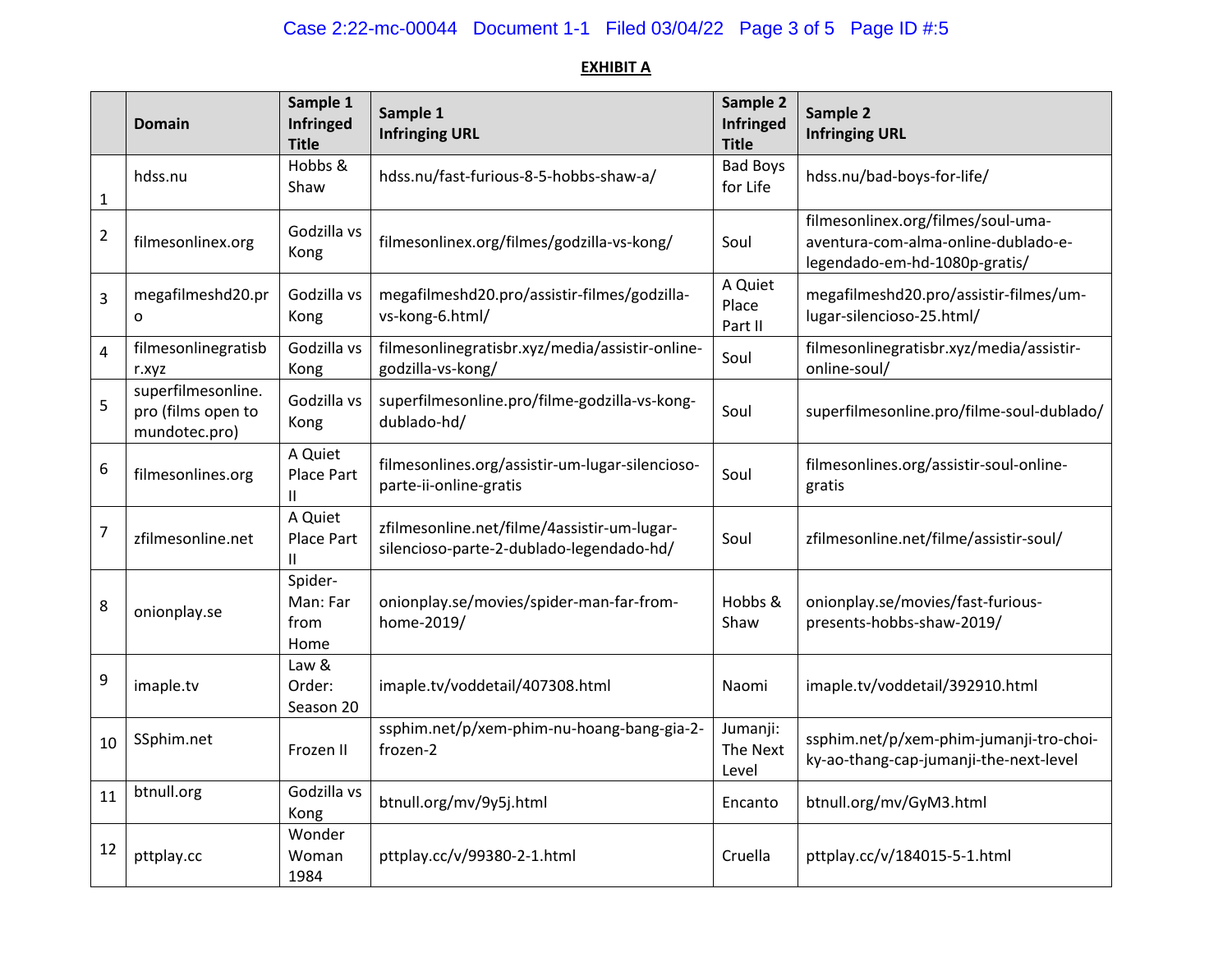## Case 2:22-mc-00044 Document 1-1 Filed 03/04/22 Page 4 of 5 Page ID #:6

|    | Domain            | Sample 1<br><b>Infringed</b><br><b>Title</b> | Sample 1<br><b>Infringing URL</b>                                                                                                           | Sample 2<br>Infringed<br><b>Title</b> | Sample 2<br><b>Infringing URL</b>                                                                                                     |
|----|-------------------|----------------------------------------------|---------------------------------------------------------------------------------------------------------------------------------------------|---------------------------------------|---------------------------------------------------------------------------------------------------------------------------------------|
| 13 | idlix.cc          | Wonder<br>Woman<br>1984                      | idlix.cc/movie/wonder-woman-1984-2020/                                                                                                      | Encanto                               | idlix.cc/movie/encanto-2021/                                                                                                          |
| 14 | filmpalast.to     | <b>Tenet</b>                                 | filmpalast.to/stream/tenet                                                                                                                  | <b>Bad Boys</b><br>for Life           | filmpalast.to/stream/bad-boys-for-life                                                                                                |
| 15 | ummagurau.com     | Spider-<br>Man: No<br>Way<br>Home            | ummagurau.com/watch-movie/spider-man-<br>no-way-home-71326.5601538                                                                          | Raya and<br>the Last<br>Dragon        | ummagurau.com/watch-movie/raya-and-<br>the-last-dragon-66700.4791574                                                                  |
| 16 | tamilblasters.com | Space<br>Jam: A<br><b>New</b><br>Legacy      | tamilblasters.cam/index.php?/forums/topic/2<br>8677-space-jam-a-new-legacy-2021-english-<br>hd-watch-online/&tab=comments#comment-<br>85662 | Raya and<br>the Last<br>Dragon        | tamilblasters.cam/index.php?/forums/top<br>ic/29236-raya-and-the-last-dragon-2021-<br>hd-watch-<br>online/&tab=comments#comment-86451 |
| 17 | watchmovierulz.co | Spider-<br>Man: No<br>Way<br>Home            | watchmovierulz.co/spider-man-no-way-home-<br>2021-english/full-movie-watch-online-free-11-<br>4564.html                                     | Raya and<br>the Last<br>Dragon        | watchmovierulz.co/raya-and-the-last-<br>dragon-2021-english/full-movie-watch-<br>online-free-67-3429.html                             |
| 18 | extramovies.wine  | Spider-<br>Man: No<br>Way<br>Home            | extramovies.wine/extrastream.php?url=r2-<br>1qfer387r8wq                                                                                    | Raya and<br>the Last<br>Dragon        | extramovies.wine/extrastream.php?url=1<br>58g6tj2kgz7pzw                                                                              |
| 19 | Vizjer.com        | Hobbs &<br>Shaw                              | vizjer.com/film/szybcy-i-wsciekli-hobbs-i-<br>shaw-fast-furious-presents-hobbs-shaw-2019                                                    | Encanto                               | vizjer.com/film/nasze-magiczne-encanto-<br>encanto-2021                                                                               |
| 20 | Vizjer.pl         | Hobbs &<br>Shaw                              | vizjer.pl/film/szybcy-i-wsciekli-hobbs-i-shaw-<br>fast-furious-presents-hobbs-shaw-2019                                                     | Encanto                               | vizjer.pl/film/nasze-magiczne-encanto-<br>encanto-2021                                                                                |
| 21 | layarkacaxxi.icu  | Wonder<br>Woman<br>1984                      | layarkacaxxi.icu/v/yx8wpuep1e60e4j                                                                                                          | Hobbs<br>and<br>Shaw                  | layarkacaxxi.icu/v/yx8wpueex4xln16                                                                                                    |
| 22 | moviemocha.com    | Tenet                                        | moviemocha.com/?r=movie_view&id=22672                                                                                                       | A Quiet<br>Place<br>Part II           | moviemocha.com/?r=movie_view&id=261<br>42                                                                                             |